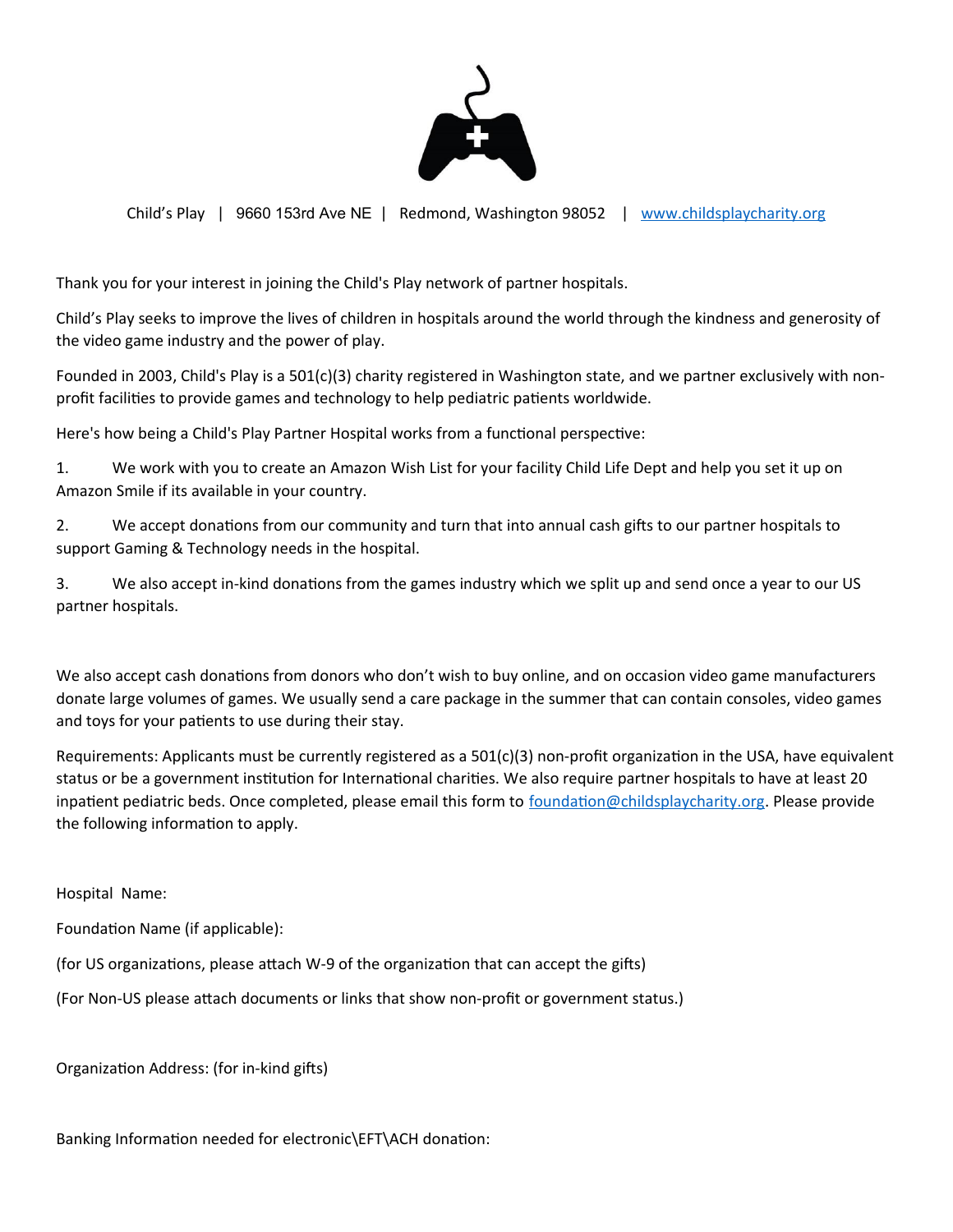Generic Foundation email and phone(if available):

Generic Child Life email and phone(if available):

Foundation Contact & Title:

Foundation Contact Email:

Foundation Contact Phone:

Child Life Contact Name & Title:

Child Life Contact Email:

Child Life Contact Phone:

EIN\Tax ID# (or comparable):

Organization Website URL(s):

Region and Group(s) Served by this Organization:

 $\bullet$ 

Is your facility a stand alone pediatric facility, or are you inside\attached to a larger adult facility?

 $\bullet$ 

How many inpatient pediatric beds does your facility have? (not counting ED or NICU beds)?

How many Child Life FTE's work at your facility?

 $\bullet$ 

 $\bullet$